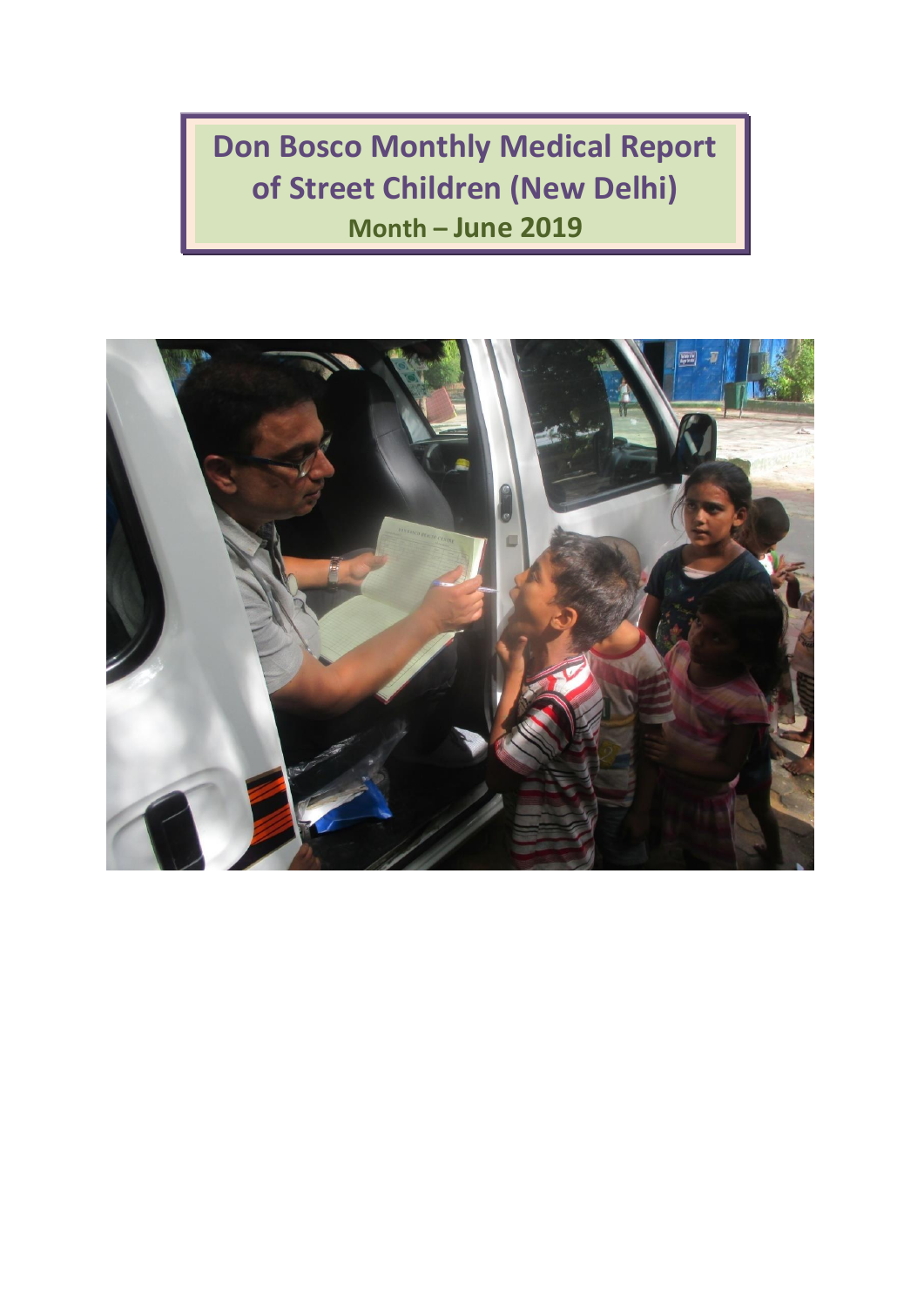| <b>Name of the Centre</b> | No. of<br><b>Patients</b> | <b>Male</b> | Female | <b>Types of illnesses</b>                                                                                           | <b>Services</b><br>offered                                             | <b>Comments</b>                                                                                                                                                                                                                                                                                                                                                                                                                                    |
|---------------------------|---------------------------|-------------|--------|---------------------------------------------------------------------------------------------------------------------|------------------------------------------------------------------------|----------------------------------------------------------------------------------------------------------------------------------------------------------------------------------------------------------------------------------------------------------------------------------------------------------------------------------------------------------------------------------------------------------------------------------------------------|
| <b>Usmanpur</b>           | 73                        | 31          | 42     | Anaemia, acute<br>gastro enteric, and<br>scabies, acute viral<br>fever, acute<br>abdominal pain etc.                | Counselling,<br>medicines<br>provided,<br>advice on<br>nutritious diet | Community children<br>here are in a very bad<br>situation. They are<br>basically into scrap-<br>working. So, there are<br>multiple health issues<br>in this area. However,<br>situation is a bit better<br>post our Team's visit<br>over the past years.                                                                                                                                                                                           |
| <b>Mithaipul ODRS</b>     | 59                        | 42          | 17     | Skin disease, gastro-<br>enteric, abscess,<br>malnutrition, fungal<br>infection, acute viral<br>fever etc.          | Counselling,<br>medicines<br>provided,<br>advice on<br>nutritious diet | Children are visiting<br>the camp to seek<br>doctors advice and in<br>search of medical<br>assistance. Mostly<br>children are visiting<br>from Railway Stations.<br>Here there is a mix of<br>both tyoes of children.<br>Some are in a okay<br>condition and some<br>are not.                                                                                                                                                                      |
| <b>Bangla Sahib</b>       | 76                        | 47          | 29     | Scabies, Ear<br>Infection, Abscess,<br>Malnutrition and<br>Anaemia, Abscess,<br>Acute abdominal<br>Pain etc.        | Counselling,<br>medicines<br>provided,<br>advice on<br>nutritious diet | Earlier the street<br>children were living<br>under completely<br>unhygienic conditions,<br>poor education, above<br>90% male and 70%<br>female were drug<br>addicts and the health<br>conditions were worse<br>however, the children<br>nowadays are fairly<br>better than before in<br>terms of education<br>and health.<br>Additionally, the<br>children found near<br>Hanuman Mandir (CP)<br>are still under the<br>drug quipped<br>situation. |
| <b>Shahdara</b>           | 92                        | 56          | 36     | Infections, infected<br>wounds, traumatic<br>injury, skin disease,<br>abscess, upper<br>respiratory disease<br>etc. | Counselling,<br>medicine<br>provided,<br>advice on<br>nutritious diet  | They are homeless<br>and residing at nearby<br>railway stations, and<br>nearby areas. Fungal<br>infection and infected<br>wound are mostly<br>diagnosed there.                                                                                                                                                                                                                                                                                     |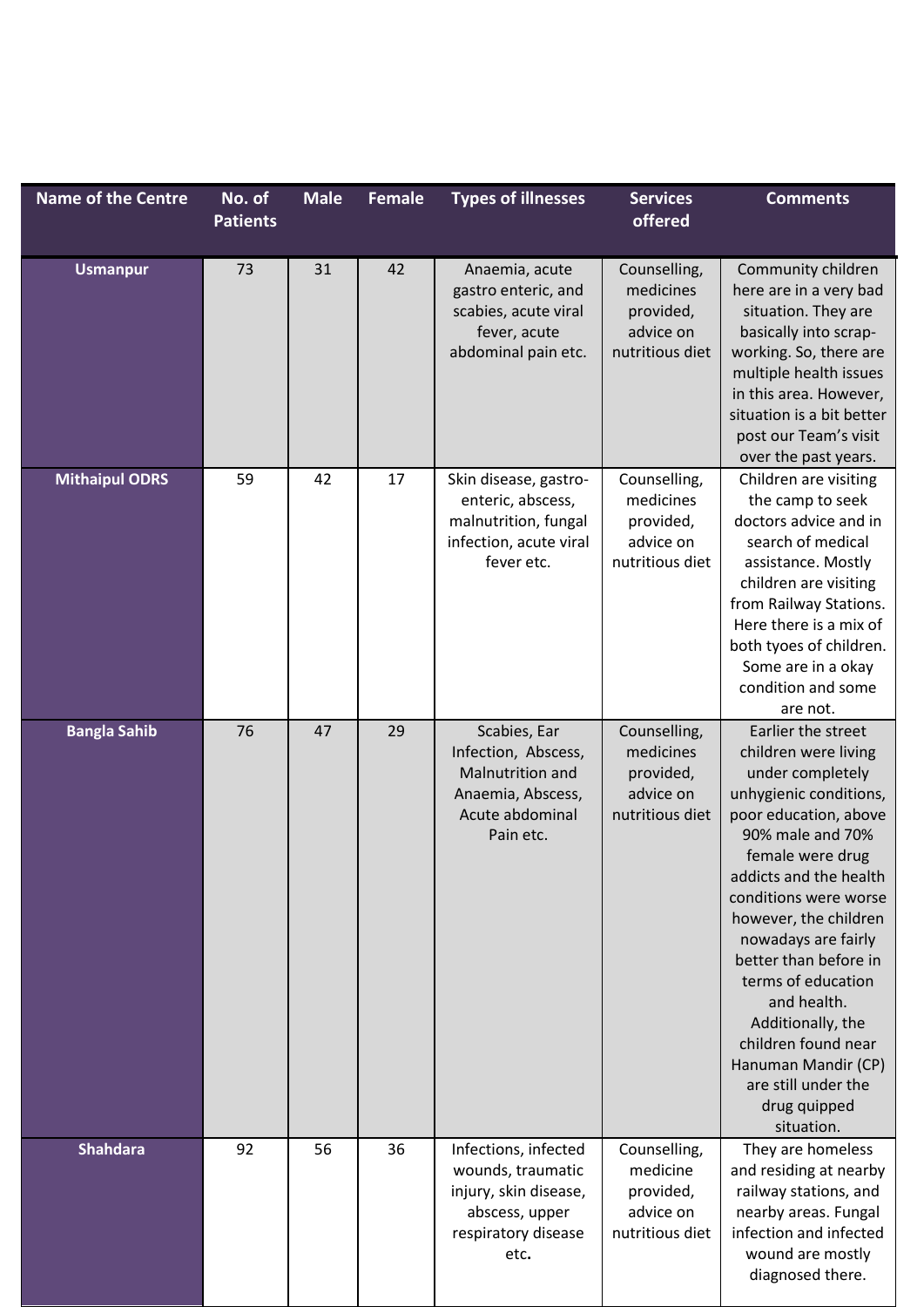| <b>Shashtri Park</b>                                | 88  | 37 | 51 | Anaemia, acute<br>gastro-enteric, and<br>scabies, acute viral<br>fever, acute<br>abdominal pain etc.                | Counselling,<br>medicines<br>provided,<br>advice on<br>nutritious diet | Community children<br>are a little bit better<br>than the street<br>children but they are<br>also suffering from<br>health issues.                                                                                                                         |
|-----------------------------------------------------|-----|----|----|---------------------------------------------------------------------------------------------------------------------|------------------------------------------------------------------------|------------------------------------------------------------------------------------------------------------------------------------------------------------------------------------------------------------------------------------------------------------|
| Bhika ji kama place                                 | 86  | 51 | 35 | Infections, infected<br>wounds, traumatic<br>injury, skin disease,<br>abscess, upper<br>respiratory disease<br>etc. | Counselling,<br>medicines<br>provided,<br>advice on<br>nutritious diet | This place has a good<br>amount of children<br>living in fairly good<br>conditions as<br>compared to the other<br>centres. Here the<br>issues are not any<br>major ones, just basic<br>fungal infections or<br>the fever, wounds, etc<br>type of diseases. |
| <b>Jama Masjid</b>                                  | 91  | 46 | 45 | Anaemia, acute<br>gastro-enteric, and<br>scabies etc.                                                               | Counselling,<br>medicines<br>provided,<br>advice on<br>nutritious diet | Children here are<br>addicted to drugs and<br>beggars. They are<br>homeless and residing<br>at nearby railway<br>stations, mosque area,<br>etc. A number of<br>diseases are found<br>here.                                                                 |
| Hanuman Mandir, Old<br><b>Delhi Railway Station</b> | 82  | 47 | 35 | Acute viral fever, URI,<br>fungal infection,<br>anaemia, acute<br>gastro-enteric, and<br>scabies, etc.              | Counselling,<br>medicines<br>provided,<br>advice on<br>nutritious diet | The children found<br>here are severely<br>under drug addiction<br>and are mostly<br>homeless.                                                                                                                                                             |
| <b>Kailash Nagar</b>                                | 89  | 34 | 55 | Infections, infected<br>wounds, traumatic<br>injury, skin disease,<br>abscess, upper<br>respiratory disease<br>etc. | Counselling,<br>medicine<br>provided,<br>advice on<br>nutritious diet  | This is perhaps the<br>cleanest centre<br>amongst all the<br>centres. Children are<br>in a good condition<br>and suffer from the<br>regular infections and<br>diseases.                                                                                    |
| <b>Madanpur Khadar</b>                              | 102 | 57 | 45 | Viral Fever, gastro-<br>enteric, anaemia,<br>URI, acute, etc.                                                       | Counselling,<br>medicines<br>provided,<br>advice on<br>nutritious diet | Poor hygienic<br>conditions,<br>unawareness, families<br>live in Jhuggis<br>provided by<br>Construction builders.<br>The health conditions<br>are poor.                                                                                                    |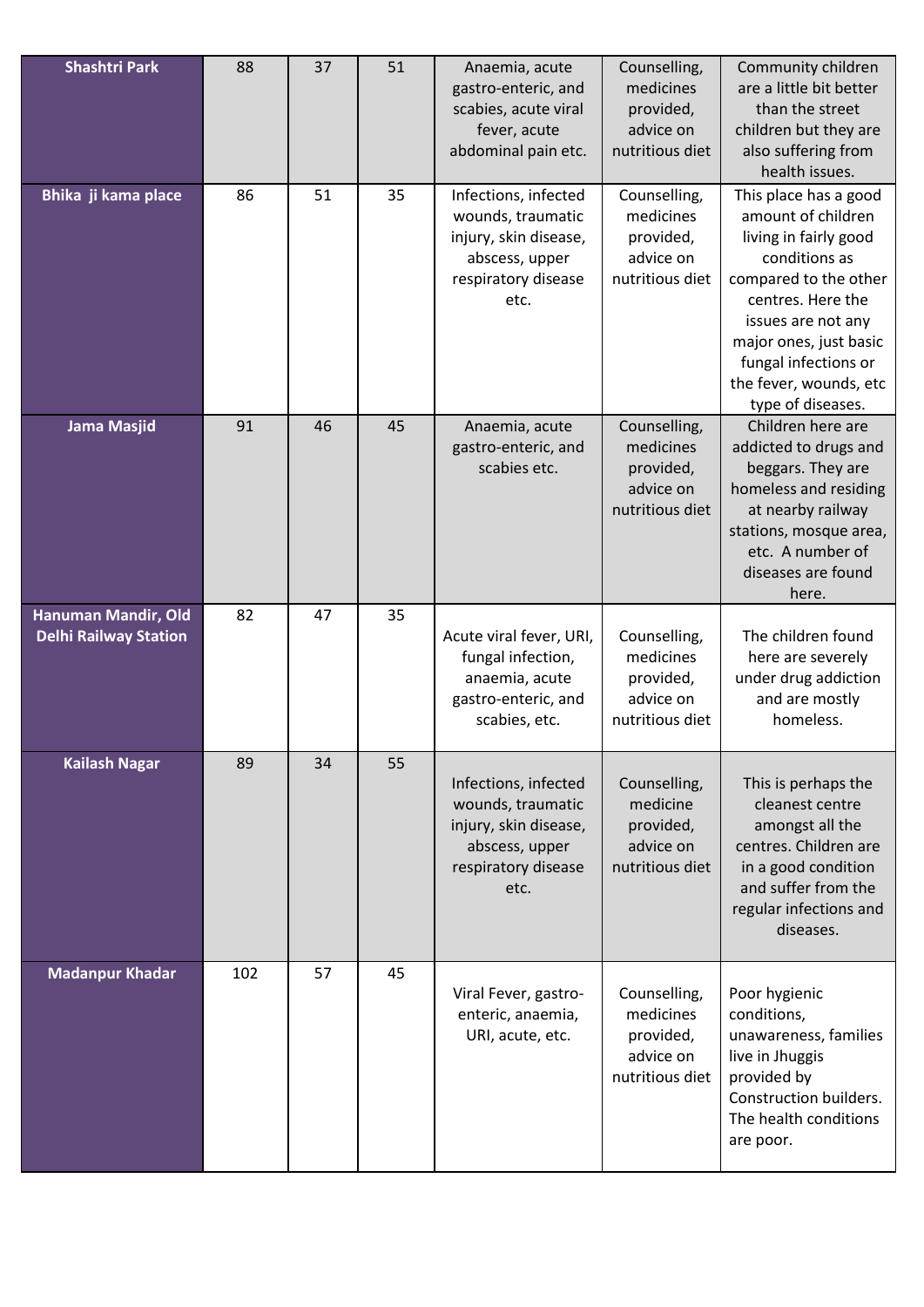| <b>Munirka</b>            | 72   | 46  | 26  | Anaemia, acute<br>gastro-enteric, and<br>scabies etc.                                                                      | Counselling,<br>medicines<br>provided,<br>advice on<br>nutritious diet | Community children<br>are a little bit better<br>than street children<br>but they are also<br>suffering from health<br>issues.                            |
|---------------------------|------|-----|-----|----------------------------------------------------------------------------------------------------------------------------|------------------------------------------------------------------------|-----------------------------------------------------------------------------------------------------------------------------------------------------------|
| <b>Don Bosco Ashalaym</b> | 138  | 108 | 30  | Infections, infected<br>wounds, traumatic<br>injury, fever, skin<br>disease, abscess,<br>upper respiratory<br>disease etc. | Counselling,<br>medicines<br>provided,<br>advice on<br>nutritious diet | This is a shelter home<br>for street children.<br>Children come to this<br>centre to stay in<br>different kinds of<br>living conditions.                  |
| Seelampur                 | 73   | 48  | 25  | Infections, infected<br>wounds, traumatic<br>injury, skin disease,<br>abscess, upper<br>respiratory disease<br>etc.        | Counselling,<br>medicines<br>provided,<br>advice on<br>nutritious diet | Community children<br>are a little bit better<br>than the street<br>children but they are<br>also suffering from<br>health issues.                        |
| Sant nagar                | 87   | 38  | 49  | Anaemia, acute<br>gastro-enteric, and<br>scabies etc.                                                                      | Counselling,<br>medicines<br>provided,<br>advice on<br>nutritious diet | Here the children's'<br>parents are more into<br>alcoholism and drugs<br>then the children<br>themselves. Health<br>conditions are also not<br>that good. |
| <b>Total</b>              | 1208 | 688 | 520 |                                                                                                                            |                                                                        |                                                                                                                                                           |

| <b>S. No.</b> | <b>Description</b>          | <b>Total No.</b> |
|---------------|-----------------------------|------------------|
|               | Below the age of five years | 261              |
|               | Above the age of five years | 947              |
| 3             | <b>No. Of Dressings</b>     | 14               |

![](_page_3_Picture_2.jpeg)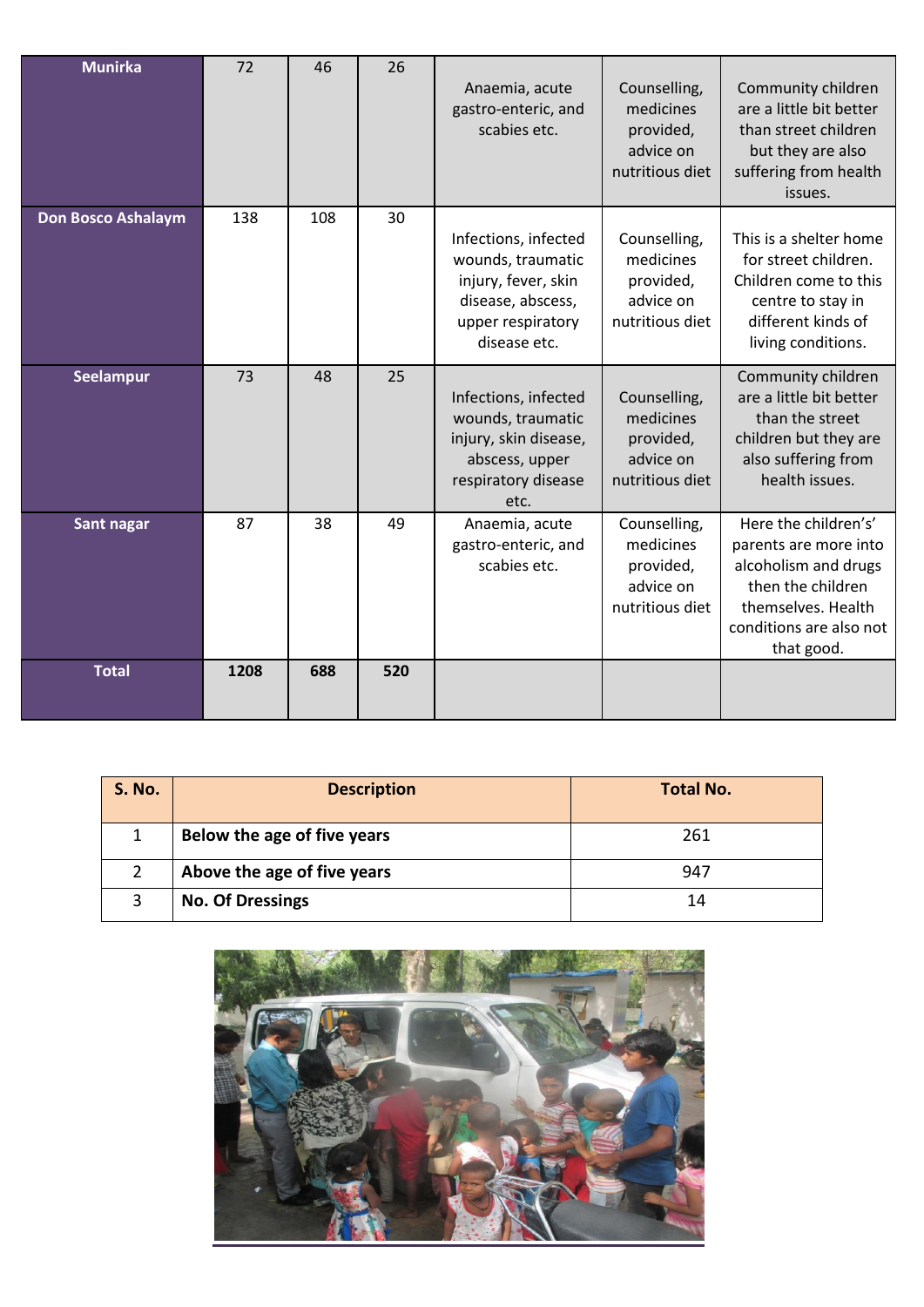## **Don Bosco Health Centre, Basant Road, Paharganj**

![](_page_4_Picture_1.jpeg)

| <b>S. No.</b> | <b>Description</b>                       | <b>Total No.</b> |
|---------------|------------------------------------------|------------------|
|               | <b>Total Number of Medical Check-ups</b> | 366              |
| 2             | <b>New Children</b>                      | 84               |
| 3             | <b>Number of Follow-ups</b>              | 67               |
| 4             | <b>Number of Females</b>                 | 38               |
| 5             | <b>Numbers of Males</b>                  | 328              |
| 6             | <b>Number of Dressings</b>               | 13               |

![](_page_4_Picture_3.jpeg)

We at the Don Bosco Health Centre, Basant Road, Paharganj, observed that Traumatic Injury, Abscess, URI- Upper Respiratory Infection, and kin diseases are very commonly diagnosed by our medical consultants. Mainly street children who stay at the railway platforms or at the shelter homes of other NGOs visit here for their treatment.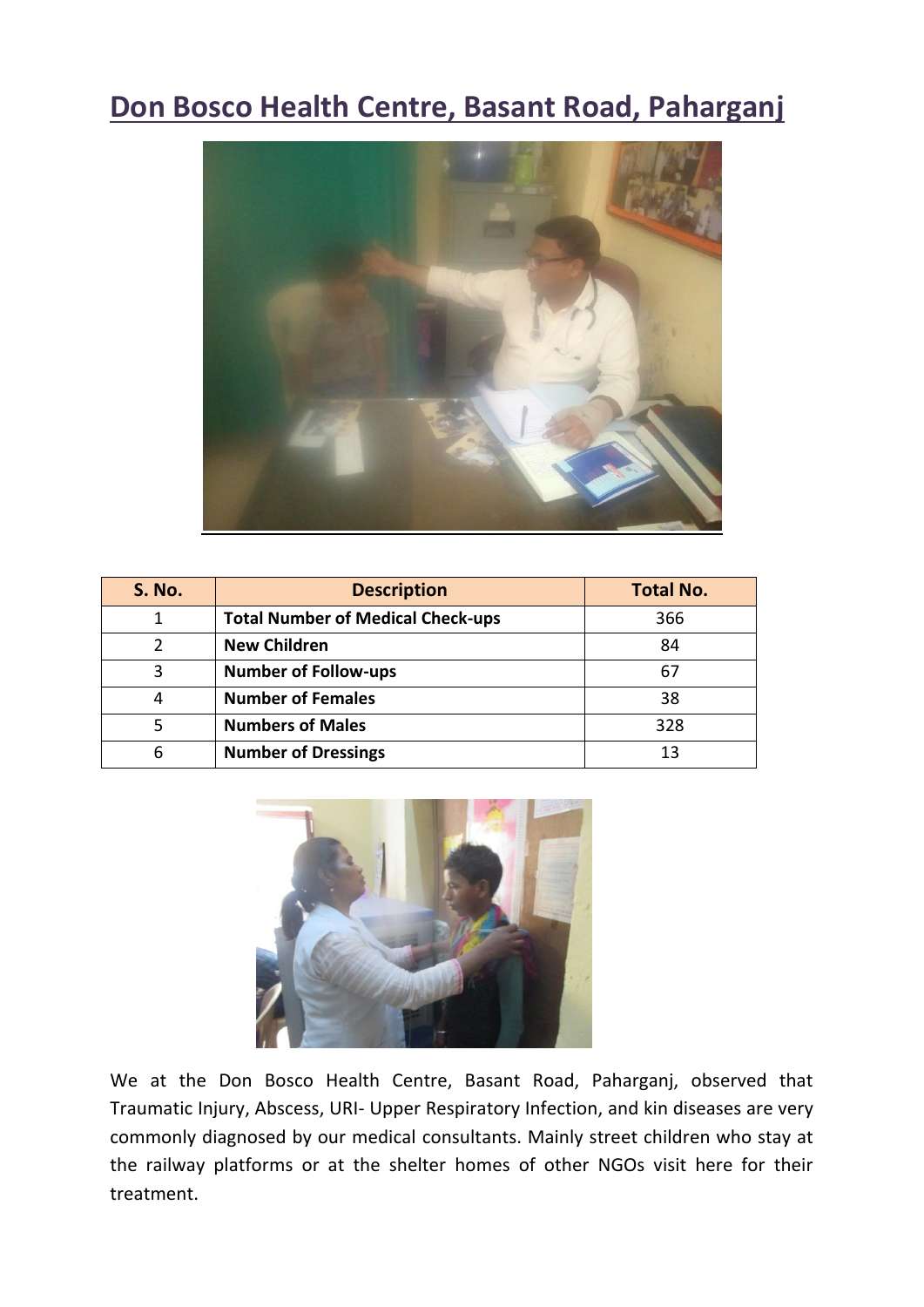## **Special Health Camp organized on 20 th June 2019 at Taimoor Nagar, New Delhi.**

Bosco Delhi organised a Health Awareness camp with the help of another Ngo in the Taimoor Nagar area of New Delhi, on 20<sup>th</sup> June 2019. The main beneficiaries of this camp were the children who live on the streets with their families. Around 96 children took part in the camp. During this camp, Dr. Vijay Kumar spoke to the children about their living styles and suggested ways in which the children and their families could protect themselves from various diseases in the surroundings.

![](_page_5_Picture_2.jpeg)

![](_page_5_Picture_3.jpeg)

![](_page_5_Picture_4.jpeg)

![](_page_5_Picture_5.jpeg)

![](_page_5_Picture_6.jpeg)

![](_page_5_Picture_7.jpeg)